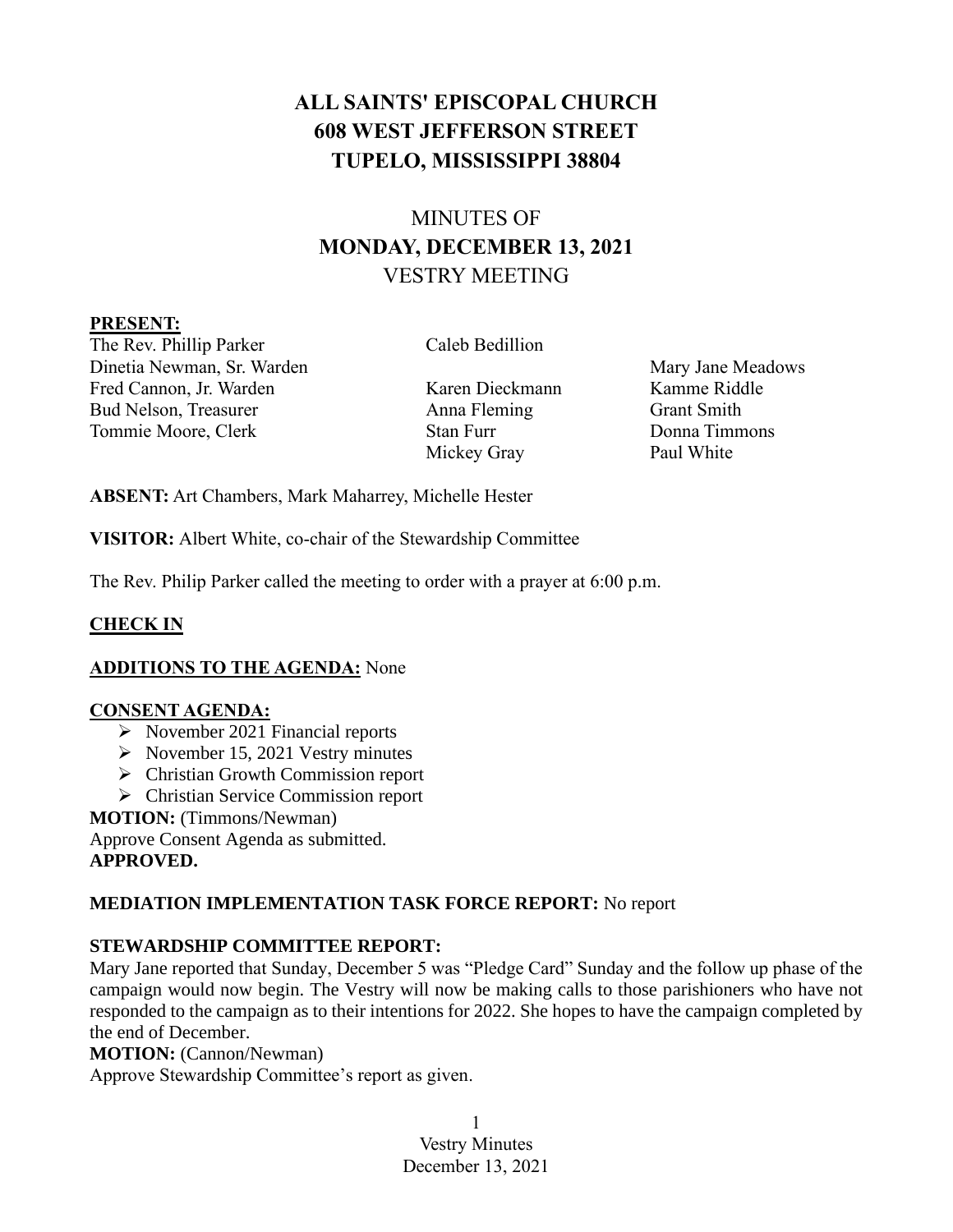#### **APPROVED.**

#### **BUSINESS:**

#### **OLD BUSINESS:**

#### **Continue discussion regarding Habitat for Humanity**

Dinetia reminded the Vestry that at their November meeting, they requested more information regarding the "Faith Build" currently being promoted by Habitat for Humanity. She reported she has been in conversation with Mary Ann Placencia, Director of Habitat for Humanity. Dinetia stated the current "Faith Build" is a collaborative effort of churches in our area to support a build, by each church sponsoring 1/8 of the cost of the home, which is \$10,000 and to identify church members to volunteer on site (4-5 volunteers are needed one day per week during the course of the build). Dinetia reported that an anonymous donor has contributed \$5,000 toward the cost of the sponsorship for which we would be responsible. She advised that the current build is in the framing stage. Mary Ann Placencia indicated if we could not participate in the current "Faith Build," Habitat for Humanity would be doing another "Faith Build" in the Fall of 2022. A discussion followed. Concerns were raised that there was not enough time to properly promote and recruit volunteers for the current "Faith Build". After the discussion, the following motion was made:

#### **MOTION:** (Timmons/Furr)

Defer discussion of Habitat for Humanity's "Faith Build" to the newly seated Vestry in February 2022, with the suggestion they consider financially supporting and recruiting volunteers for the 2022 "Faith Build".

#### **APPROVED.**

#### **NEW BUSINESS:**

#### **Treasurer's report**

Bud began his report by giving an overview of our financial status as of November 30, 2021. The written financial reports have been made a part of these minutes. He reported we continue to see a healthy financial status overall, with revenue projected to be on budget and expenses projected to be below budget by December 31. He stated revenue and expenses were fairly routine for the month of November.

**MOTION:** (Furr/Timmons) Approve Treasurer's report as given. **APPROVED.**

### **Discussion of church safety**

Dinetia advised that in March 2020, Bishop Seage appointed a task force to study issues of safety in consultation with experts and produce resources and "suggested best practices" for the use of local congregations in the development of their own policies—all grounded in the Gospel. Bishop Seage asked that each congregation in our Diocese devise overall safety procedures by the end of 2022. The Vestry accepted the report from the Diocesan Task Force and began a discussion on church safety and agreed to continue the conversation over the next few months. It was suggested that Les Alvis be invited to attend the discussions to guide the conversations. Les, an All Saints' parishioner, served as the chair of the Diocesan Task Force on church safety. The Vestry is interested in forming a comprehensive plan encompassing all areas of church safety from enhanced lighting and severe weather procedures to intruder guidelines. Phillip cautioned the Vestry to engage in dialogue, not debate and to be hard on the issues, but soft on the people.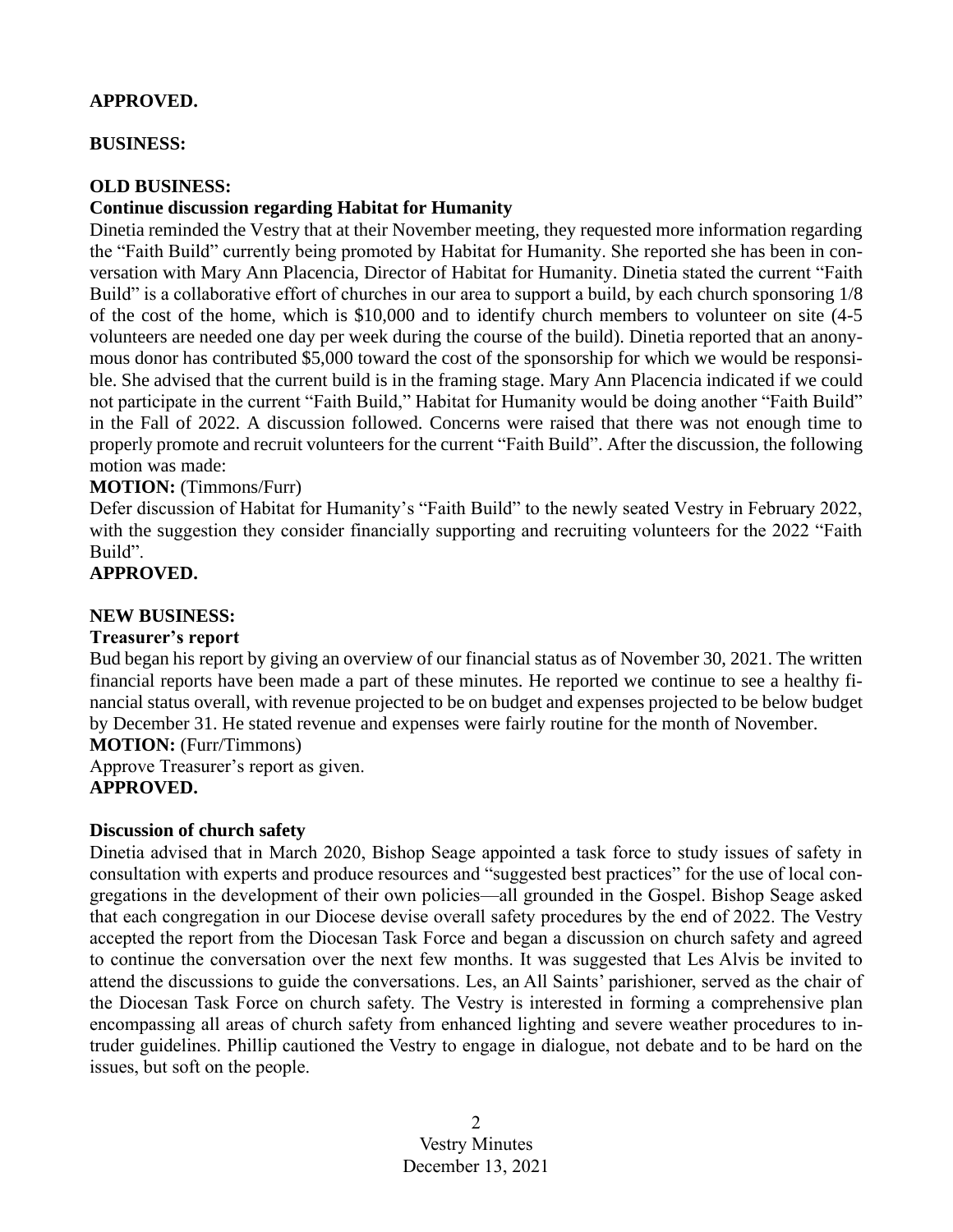#### **Discuss recommendation of chalice bearer license**

Phillip advised that David Vogt would like to serve as a chalice bearer, a position he held in his previous church. Phillip asked the Vestry to recommend David as a licensed chalice bearer, to Bishop Seage. **MOTION:** (Dieckmann/Bedillion) Recommend to Bishop Seage to license David Vogt as a chalice bearer. **APPROVED.**

### **Discussion of funding for office equipment**

Bud and Tommie advised there have been some issues with the table-top copier over the last several weeks. The repair person determined that considering the copier's age (almost 12 years old), it would be best to buy a new copier. The office currently has a Ricoh copier/printer that should be able to handle all of the office's printing and copying needs, so a second copier/printer may not be needed. She stated the office staff is using the Ricoh copier/printer exclusively to determine if there is a need for a second copier/printer.

Tommie reported that in conversation with Steve Cooper he advised that since our office computers are nearly 7 years old, we need to start replacing them. In 2024, Microsoft will discontinue support and upgrades to Windows 10 which our computers currently operate. Tommie suggested replacing several computers in 2022 and the balance in 2023, rather than all at one time. In the 2022 Office budget Tommie budgeted for one new computer.

In looking at the balance as of November 2021 in line 5055, she suggested replacing the rector's laptop (the oldest computer) and also purchase a laptop for the curate position/office (we currently do not have one) in the event we call a curate. If not, we can replace another older model computer.

Tommie stated it will take time to research the type of computers needed, plus a new copier, if needed. She asked the Vestry to approve moving the balance on line 5055 as of December 31, 2021 to a "Restricted" account for the office to use to purchase computers and/or a new copier.

### **MOTION:** (Dieckmann/Timmons)

Approve moving the balance on line 5055 as of December 31, 2021 to a "Restricted" account for the office to use to purchase computers and/or a new copier.

### **APPROVED.**

### **Discussion of staff bonuses**

Bud advised in the past the paid staff received \$100 each in the form of a Christmas bonus and the nursery workers received \$50 each in the form of a Christmas bonus. He noted the bonuses are usually included in the operating budget but were inadvertently omitted in the 2021 operating budget. He asked the Vestry to consider the bonuses for the paid staff and nursery workers.

#### **MOTION:** (Meadows/Newman)

Approve payment of \$100 to each of the paid staff (Nancy Sweat, Michele McBride, Tommie Moore, Taylor Sparks, Debra Atkinson, Emily Jackson, Hannah Maharrey and Chuck Redwood) and \$50 to each of the nursery workers (Liz Stone, Dorothy Hughes, Myra Morrow and Carolyn Shumpert) as a Christmas bonus.

### **APPROVED.**